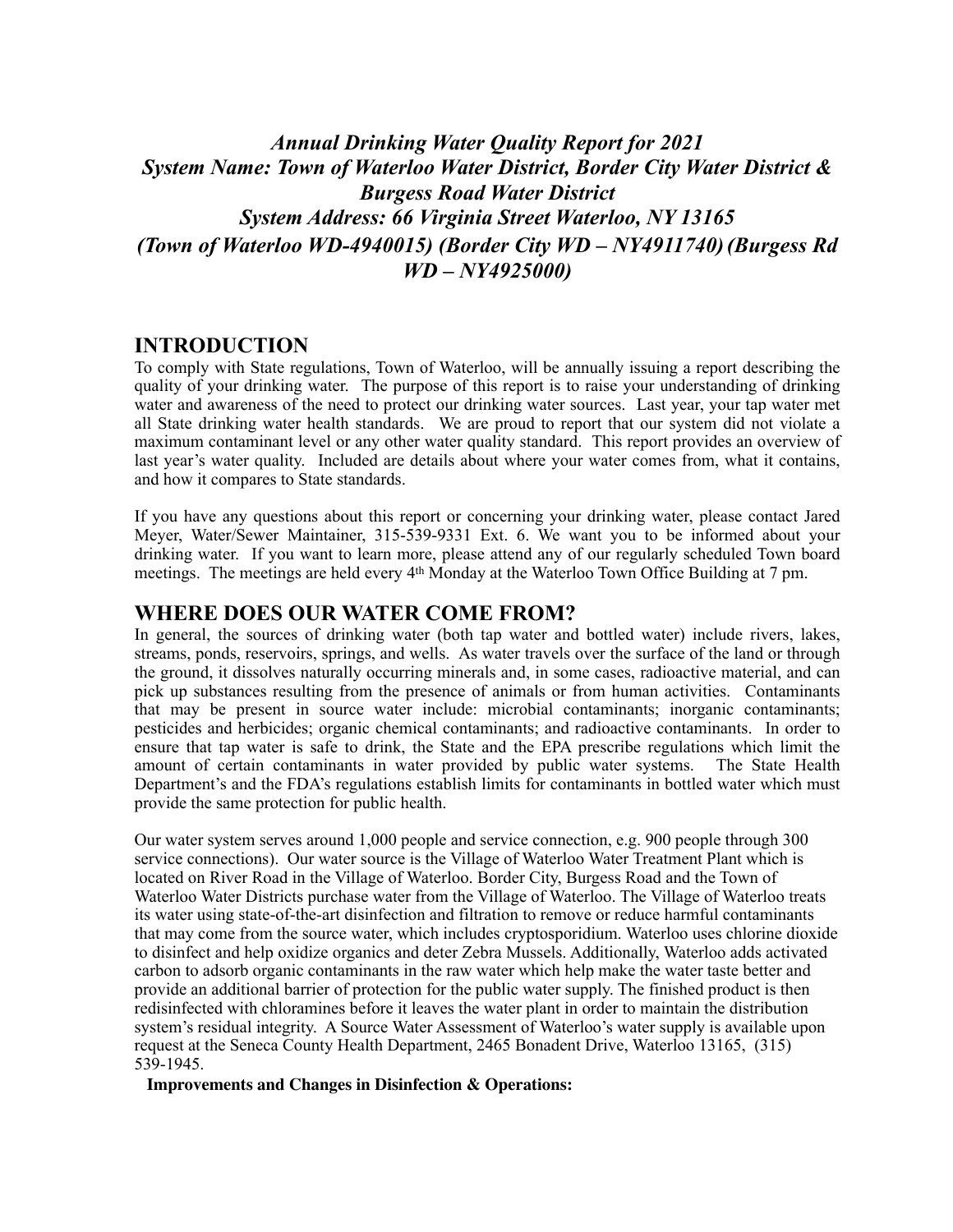The Village of Waterloo Water System uses chloramines (small but exact amounts of chlorine and ammonia which are added) instead of chlorine (free chlorine) to provide residual disinfection in your potable water supply distribution system. Chloramines are increasingly being applied by many utilities nationwide as a more effective disinfectant in the distribution system, as they persist in remote areas of the system, produce lower levels of by-products, and have the ability to minimize chlorinous or other objectionable tastes and odors.

**Chloraminated water is safe for drinking, cooking, bathing, watering plants, and all the uses we have for water every day. However, there are two groups of people who need to take special care with chloraminated water: kidney dialysis patients and fish owners. Chloramines must be removed from water used in the kidney dialysis process and from water that is used in fish tanks or ponds, because chloramines are harmful when they go directly into the bloodstream. This includes fish/turtle/reptile aquarium water, lobster tanks at grocery stores and restaurants, as well as fish containers at bait shops.** 

**Kidney dialysis patients should check with their physician who will recommend the best pretreatment to be used. Fish tank owners should consult with their local pet store for the best dechloramination agent or filter to use. Chloramines can be reduced by using a high quality granular activated carbon filter, but will not be reduced by a reverse osmosis unit or by letting water sit for a few days.** 

The commitment to your water quality does not end when water leaves the treatment plant. Water samples from homes and businesses throughout the water system are tested daily. We work closely with the Seneca County Health Department to test the water using approved NYSDOH & USEPA procedures.

If you have any questions, please contact your physician, pet store, or call us at the Water Dept. at 539-9131 or Water Plant Office 585-9811.

### **ARE THERE CONTAMINANTS IN OUR DRINKING WATER?**

As the State regulations require, the Village of Waterloo routinely test your drinking water for numerous contaminants. These contaminants include: total coliform, turbidity, inorganic compounds, nitrate, nitrite, lead and copper, volatile organic compounds, total trihalomethanes, haloacetic acids, radiological and synthetic organic compounds. The table presented below depicts which compounds were detected in your drinking water. The State allows us to test for some contaminants less than once per year because the concentrations of these contaminants do not change frequently. Some of our data, though representative, are more than one year old.

It should be noted that all drinking water, including bottled drinking water, may be reasonably expected to contain at least small amounts of some contaminants. The presence of contaminants does not necessarily indicate that water poses a health risk. More information about contaminants and potential health effects can be obtained by calling the EPA's Safe Drinking Water Hotline (800-426-4791) or the Seneca County Health Department at 315-539-1919.

**The Village of Waterloo 2021 Monitoring Results for Contaminants in Drinking Water** Some people may be more vulnerable to contaminants in drinking water than the general population. Immuno-compromised persons such as persons with cancer undergoing chemotherapy, persons who have undergone organ transplants, people with HIV/AIDS or other immune system disorders, some elderly, and infants can be particularly at risk from infections. These people should seek advice about drinking water from their health care providers. EPA/CDC guidelines on appropriate means to lessen the risk of infection by Cryptosporidium and other microbial contaminants are available from the Safe Drinking Water Hotline (1-800-426-4791).

**Microbiological Contaminants**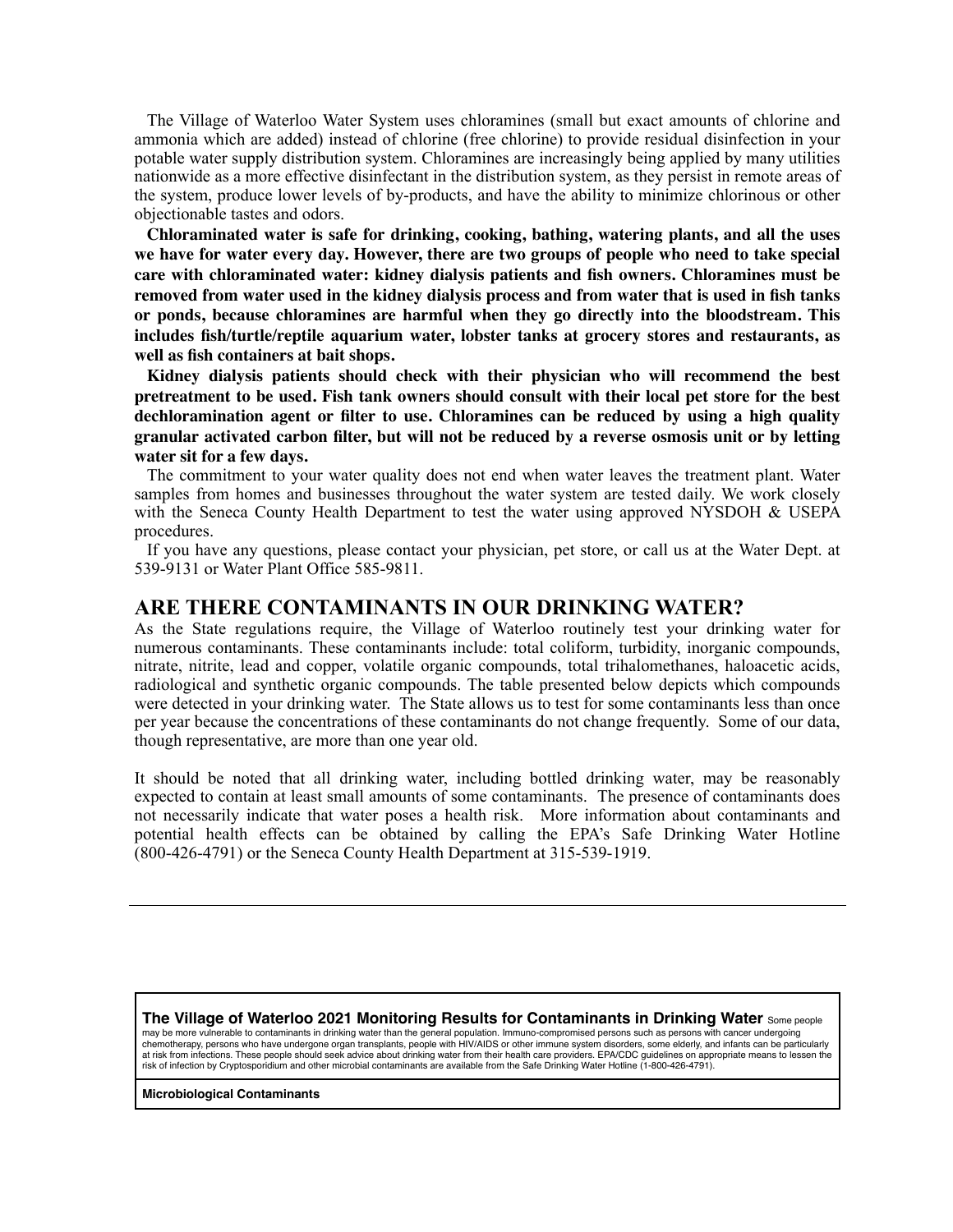| Contaminant                      | Violatio<br>n (Yes/<br>No) | Date of<br>Sample | <b>Level Detected</b>                                   | Unit       | <b>MCLG</b><br><b>Health Goal</b> | Regulatory<br>Limit (MCL,<br>TT or ACL) | <b>Potential</b><br>Source of<br>Contaminati                                                                            |
|----------------------------------|----------------------------|-------------------|---------------------------------------------------------|------------|-----------------------------------|-----------------------------------------|-------------------------------------------------------------------------------------------------------------------------|
| Turbidity <sub>1</sub>           | <b>NO</b>                  | 8/29/2021         | 0.338                                                   | <b>NTU</b> | 1                                 | 1                                       | Soil Runoff                                                                                                             |
| Distribution<br>Turbidity        | <b>NO</b>                  | 8/2/2021          | 0.470                                                   | <b>NTU</b> | <b>NA</b>                         | 5                                       | Soil Runoff                                                                                                             |
| Inorganic<br><b>Contaminates</b> |                            |                   |                                                         |            |                                   |                                         |                                                                                                                         |
| Nitrate                          | <b>NO</b>                  | 8/16/2021         | 0.361                                                   | mg/L       | 10                                | 10                                      | Runoff from<br>fertilizer use;<br>Leaching from<br>septic tanks, sew<br>age; Erosion of<br>notural                      |
| <b>Nitrite</b>                   | No                         | 8/16/2021         | < 0.0100                                                | mg/L       | 1.0                               | 1.0                                     | Runoff from<br>fertilizer use;<br>Leaching from<br>septic tanks, sew-<br>age; Erosion of<br>natural dep.                |
| Arsenic                          | <b>NO</b>                  | 8/16/2021         | < 0.00102                                               | ug/L       | $\mathbf 0$                       | 10                                      | Erosion of<br>natural<br>deposits;<br>runoff from<br>orchards:<br>runoff from<br>glass and<br>electronics<br>production |
| Antimony                         | <b>NO</b>                  | 8/16/2021         | < 0.000408                                              | ug/L       | 6                                 | 6                                       | Discharge<br>from<br>petroleum                                                                                          |
| <b>Barium</b>                    | <b>NO</b>                  | 8/16/2021         | 0.0290                                                  | mg/L       | $\overline{2}$                    | $\overline{2}$                          | Discharge<br>from<br>petroleum<br>refineries; fire<br>retardants;<br>ceramics;<br>electronics;<br>بماملة                |
| Sodium <sub>2</sub>              | <b>NO</b>                  | 8/16/2021         | 73.8                                                    | mg/L       | <b>NA</b>                         | 250                                     | Naturally<br>occurring                                                                                                  |
| Copper <sub>3</sub>              | <b>NO</b>                  | 6/18-24/19        | 0.754<br>(90th<br>percentile)<br>$0.025 - 0.775$        | mg/L       | 1.3                               | $1.3 = AL$                              | Corrosion of<br>plumbing<br>systems; erosion<br>of natural<br>deposits.                                                 |
| Lead <sub>3</sub>                | <b>NO</b>                  | 6/18-24/19        | 0.0048 (90th<br>percentile)<br>$ND - 0.0087$<br>(range) | mg/L       | 0                                 | $.015 = AL$                             | Corrosion of<br>plumbing<br>systems; erosion<br>of natural<br>deposits.                                                 |
| Fluoride <sub>4b</sub>           | <b>NO</b>                  | 8/16/2021         | < 0.200                                                 | mg/L       | $0.8 - 2.2$                       | 2.2                                     | Erosion of<br>natural                                                                                                   |
| Nickel                           | <b>NO</b>                  | 7/23/19           | 0.0009                                                  | mg/l       | <b>NA</b>                         | <b>NA</b>                               | Naturally<br>occuring                                                                                                   |
| Other                            |                            |                   |                                                         |            |                                   |                                         |                                                                                                                         |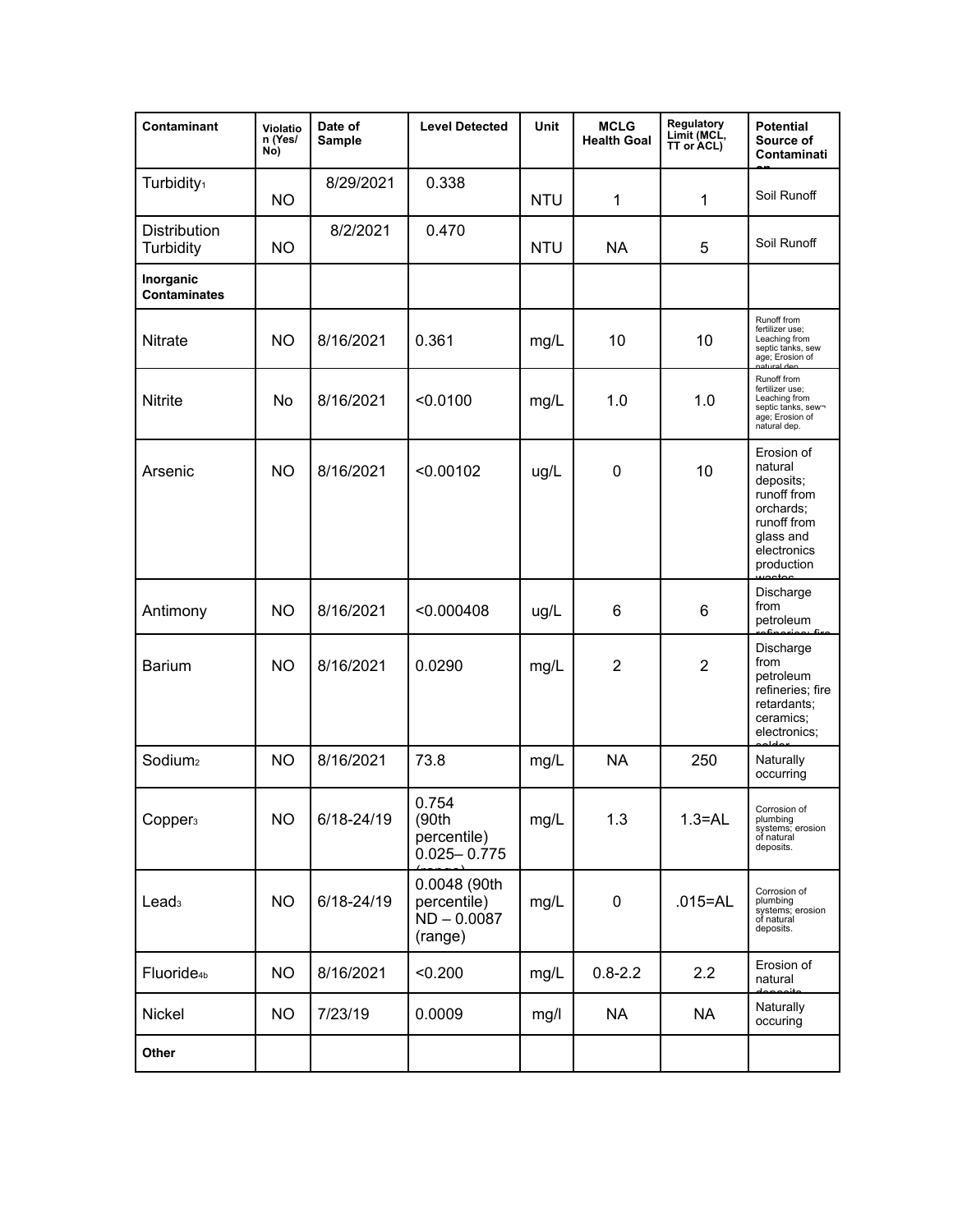| Chlorine<br>Dioxide                                    | <b>NO</b> | 11/30/21  | 590                         | ug/L | MRDLG=8<br>00 | $MRDL = 800$ | Water additive<br>used to control<br>microbes.<br>(Primary<br>Disinfection)                             |
|--------------------------------------------------------|-----------|-----------|-----------------------------|------|---------------|--------------|---------------------------------------------------------------------------------------------------------|
| Chlorite                                               | <b>NO</b> | 8/10/21   | 460                         | ug/L | 1000          | 1000         | Byproduct of<br>drinking water<br>disinfection                                                          |
| Chloramines                                            | <b>NO</b> | 1/6/21    | 3.86                        | mg/L | NA            | 4.00         | Water additive<br>used to control<br>microbes.<br>(Primary<br>.<br>Dieinfection '                       |
| <b>TOC (Total</b><br>Organic                           | <b>NO</b> | 8/16/21   | 2.99                        | mg/l | NA.           | <b>NA</b>    | Naturally<br>Occurring                                                                                  |
| Trihalomethanes                                        | NO.       | 8/10/21   | 18.4 site 1<br>20.2 site 2  | ug/L | 0             | 80           | Byproduct of<br>drinking water<br>disinfection<br>MCL is 80                                             |
| Haloacetic Acids<br>(HAA5)                             | <b>NO</b> | 8/10/21   | 10.20 site 1<br>8.79 site 2 | ug/L | NA            | 60           | Byproduct of<br>drinking water<br>disinfection<br>MCL is 60                                             |
| Disinfection By-<br>Products                           | <b>NO</b> | 8/18/21   | 16.1 THM<br>8.8 HAA         | ug/L | 0             | 80<br>60     | Byproduct of<br>drinking water<br>disinfection                                                          |
| Trihalomethanes<br>(Town of<br><i><u>Matarlaal</u></i> | <b>NO</b> | 8/11/21   | 28                          | ug/L | <b>NA</b>     | 80           | Byproduct of<br>drinking water<br>disinfection                                                          |
| Haloacetic Acids<br>(HAA5)<br>(Town of                 | <b>NO</b> | 8/11/21   | 8.1                         | ug/L | <b>NA</b>     | 60           | Byproduct of<br>drinking water<br>disinfection                                                          |
| Trihalomethanes<br>(Border City)                       | <b>NO</b> | 8/11/21   | 18                          | ug/L | <b>NA</b>     | 80           | Byproduct of<br>drinking water<br>disinfection                                                          |
| Haloacetic Acids<br>(HAA5)<br>(Border City)            | <b>NO</b> | 8/11/21   | 8.7                         | ug/L | <b>NA</b>     | 60           | Byproduct of<br>drinking water<br>disinfection                                                          |
| Trihalomethanes<br>(Burgess Road)                      | <b>NO</b> | 8/11/21   | 10                          | ug/L | <b>NA</b>     | 80           | Byproduct of<br>drinking water<br>disinfection                                                          |
| Haloacetic Acids<br>(HAA5)<br>(Burgess Road)           | <b>NO</b> | 8/11/21   | 8.3                         | ug/L | <b>NA</b>     | 60           |                                                                                                         |
| <b>Other</b>                                           |           |           |                             |      |               |              |                                                                                                         |
| <b>PFOA</b>                                            | <b>NO</b> | 6/16/2021 | 1.72                        | ug/L | NA            | 10           | Released<br>into the<br>environmen<br>t from<br>widespread<br>use in<br>commercial<br>and<br>industrial |

### **Notes:**

1.Turbidity is a measure of the cloudiness of the water. We monitor it because it is a good indicator of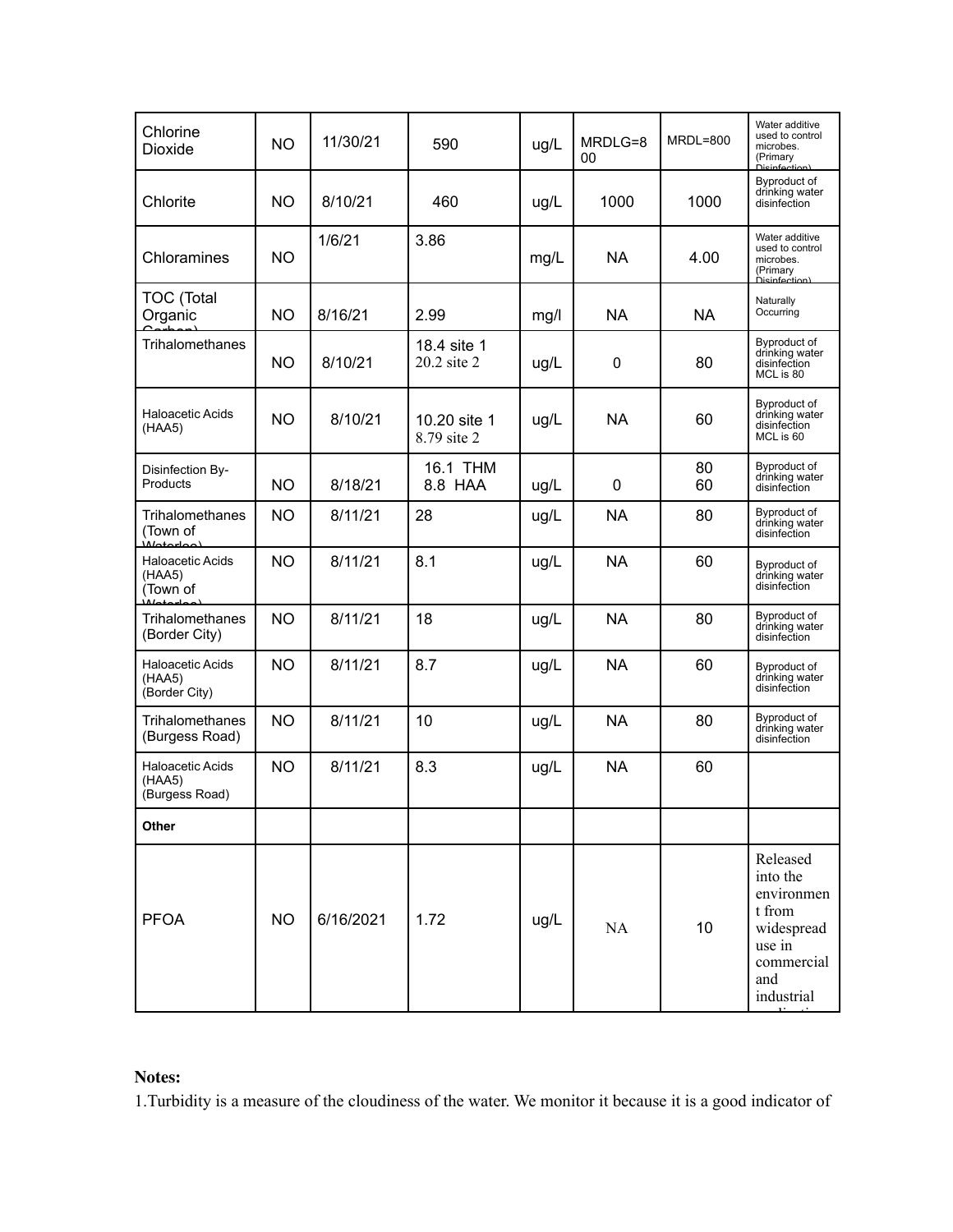the effectiveness of our filtration system. Our highest single turbidity measurement for the year 2021 was 0.338 NTU. State regulations require that turbidity samples collected have measurements below 5.00 NTU. All levels recorded were within the acceptable range allowed and did not constitute a treatment technique.

2.Water containing more than 20mg/l of sodium should not be used for drinking by people on severely restricted sodium diets. Water containing more than 270mg/l of sodium should not be used for drinking by people on moderately restricted sodium diets.

3.The state allows us to monitor for some contaminants less than once per year because the concentrations of these contaminants do not change frequently. Some of our data, though accurate, are more than one year old. The level presented represents the 90th percentile of the sites tested. The action level for lead was exceeded at two of the 42 sites tested in 2019.

4.Water additive that promotes strong teeth; discharge from fertilizer and aluminum factories. Some people who drink water containing fluoride in excess of the MCL over many years could get bone disease, including pain and tenderness of the bones. Children may get mottled teeth.

#### **Definitions:**

*Maximum Contaminant Level (MCL)*: The highest level of a contaminant that is allowed in drinking water. MCLs are set as close to the MCLGs as feasible.

*Maximum Contaminant Level Goal (MCLG)*: The level of a contaminant in drinking water below which there is no known or expected risk to health. MCLGs allow for a margin of safety.

*Maximum Residual Disinfectant Level (MRDL)*: The highest level of a disinfectant allowed in drinking water. There is convincing evidence that addition of a disinfectant is necessary for control of microbial contaminants.

*Maximum Residual Disinfectant Level Goal (MRDLG)*: The level of a drinking water disinfectant below which there is no known or expected risk to health. MRDLGs do not reflect the benefits of the use of disinfectants to control microbial contamination.

*Action Level (AL)*: The concentration of a contaminant which, if exceeded, triggers treatment or other requirements which a water system must follow.

*Treatment Technique (TT)*: A required process intended to reduce the level of a contaminant in drinking water.

*Non-Detects (ND)*: Laboratory analysis indicates that the constituent is not present.

*Nephelometric Turbidity Unit (NTU)*: A measure of the clarity of water. Turbidity in excess of 5 NTU is just noticeable to the average person.

*Milligrams per liter (mg/l)*: Corresponds to one part of liquid in one million parts of liquid (parts per million - ppm).

*Micrograms per liter (ug/l)*: Corresponds to one part of liquid in one billion parts of liquid (parts per billion - ppb).

*Nanograms per liter (ng/l)*: Corresponds to one part of liquid to one trillion parts of liquid (parts per trillion - ppt).

*Picocuries per liter (pCi/L)*: A measure of the radioactivity in water.

*Millirems per year (mrem/yr)*: A measure of radiation absorbed by the body.

*Million Fibers per Liter (MFL)*: A measure of the presence of asbestos fibers that are longer than 10 micrometers.

## **WHAT DOES THIS INFORMATION MEAN?**

As you can see by the table, our system had no violations. We have learned through our testing that some contaminants have been detected; however, these contaminants were detected below the level allowed by the State.

We are required to present the following information on lead in drinking water: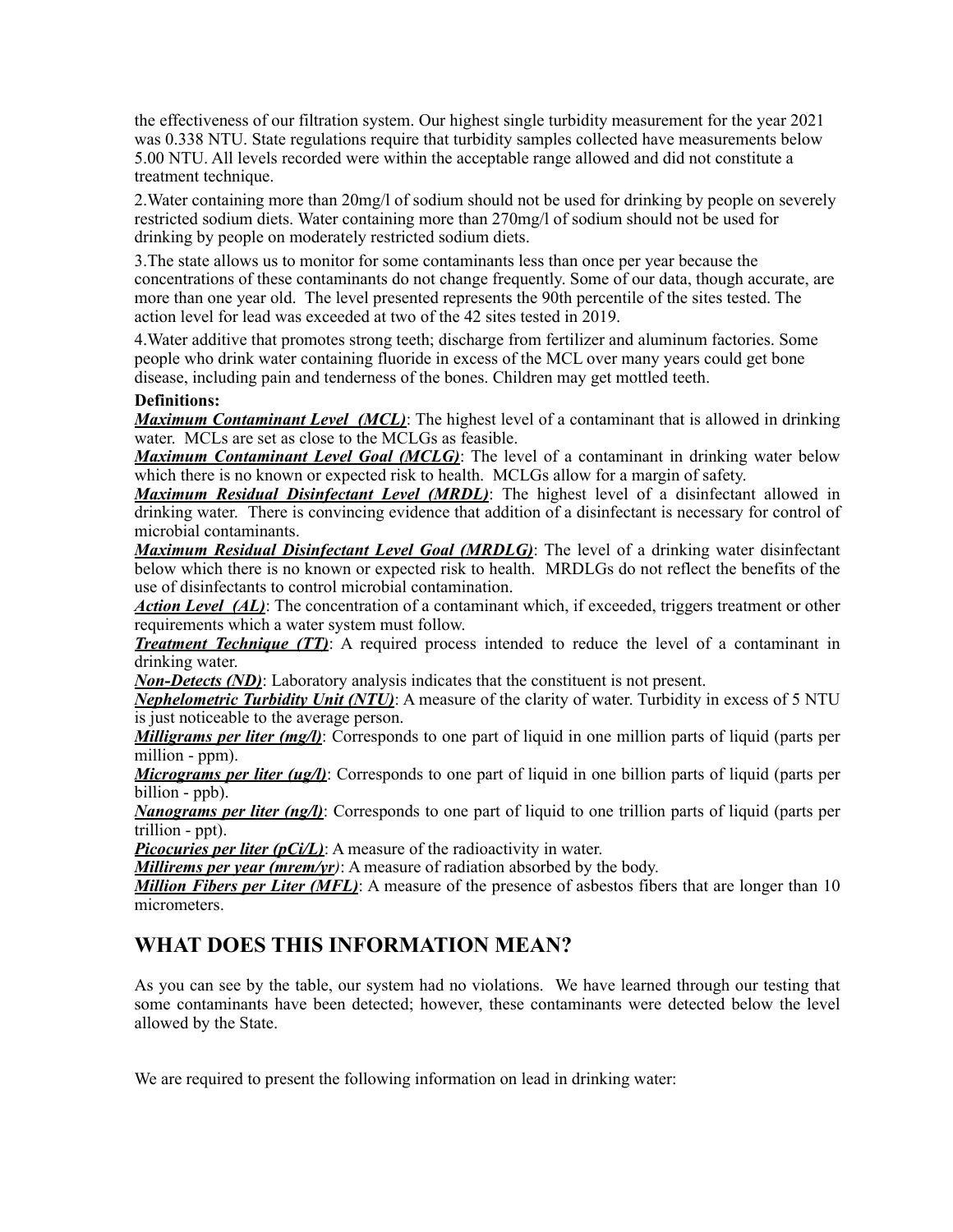If present, elevated levels of lead can cause serious health problems, especially for pregnant women, infants, and young children. It is possible that lead levels at your home may be higher than at other homes in the community as a result of materials used in your home's plumbing. The Town of Waterloo is responsible for providing high quality drinking water, but cannot control the variety of materials used in plumbing components. When your water has been sitting for several hours, you can minimize the potential for lead exposure by flushing your tap for 30 seconds to 2 minutes before using water for drinking or cooking. If you are concerned about lead in your water, you may wish to have your water tested. Information on lead in drinking water, testing methods, and steps you can take to minimize exposure is available from the Safe Drinking Water Hotline (1-800-426-4791) or at http://www.epa.gov/safewater/lead.

## **IS OUR WATER SYSTEM MEETING OTHER RULES THAT GOVERN OPERATIONS?**

During 2021, our system was in compliance with applicable State drinking water operating, monitoring and reporting requirements.

## **DO I NEED TO TAKE SPECIAL PRECAUTIONS?**

Although our drinking water met or exceeded state and federal regulations, some people may be more vulnerable to disease causing microorganisms or pathogens in drinking water than the general population. Immuno-compromised persons such as persons with cancer undergoing chemotherapy, persons who have undergone organ transplants, people with HIV/AIDS or other immune system disorders, some elderly, and infants can be particularly at risk from infections. These people should seek advice from their health care provider about their drinking water. EPA/CDC guidelines on appropriate means to lessen the risk of infection by Cryptosporidium, Giardia and other microbial pathogens are available from the Safe Drinking Water Hotline (800-426-4791).

## **WHY SAVE WATER AND HOW TO AVOID WASTING IT?**

Although our system has an adequate amount of water to meet present and future demands, there are a number of reasons why it is important to conserve water:

- ♦ Saving water saves energy and some of the costs associated with both of these necessities of life;
- ♦ Saving water reduces the cost of energy required to pump water and the need to construct costly new wells, pumping systems and water towers; and
- ♦ Saving water lessens the strain on the water system during a dry spell or drought, helping to avoid severe water use restrictions so that essential firefighting needs are met.

You can play a role in conserving water by becoming conscious of the amount of water your household is using, and by looking for ways to use less whenever you can. It is not hard to conserve water. Conservation tips include:

- Automatic dishwashers use 15 gallons for every cycle, regardless of how many dishes are loaded. So, get a run for your money and load it to capacity.
- Turn off the tap when brushing your teeth.
- ♦ Check every faucet in your home for leaks. Just a slow drip can waste 15 to 20 gallons a day. Fix it and you can save almost 6,000 gallons per year.